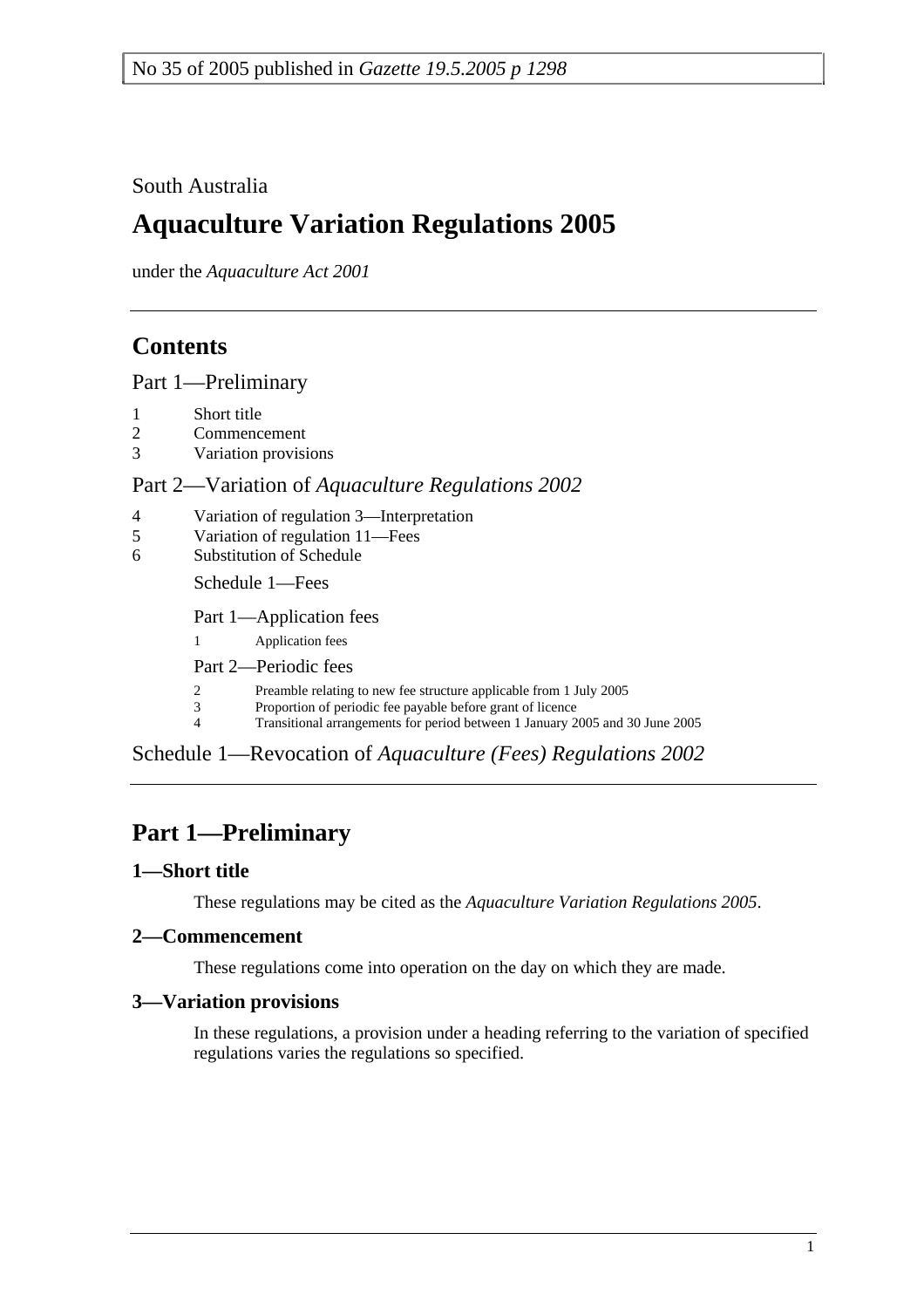# **Part 2—Variation of** *Aquaculture Regulations 2002*

#### **4—Variation of regulation 3—Interpretation**

(1) Regulation 3—before the definition of *Act* insert:

*abalone* means abalone (*Haliotis* spp.) of all species;

(2) Regulation 3, definition of *Fund*—delete the definition and substitute:

*tuna* means southern bluefin tuna (*Thunnus maccoyii*);

#### **5—Variation of regulation 11—Fees**

Regulation 11—after subregulation (2) insert:

 (3) A fee payable to the Minister under the Act or these regulations may be recovered by the Minister by action in a court of competent jurisdiction as a debt due to the Minister.

#### **6—Substitution of Schedule**

Schedule—delete the Schedule and substitute:

## **Schedule 1—Fees**

## **Part 1—Application fees**

#### **1—Application fees**

The following application fees are payable under the Act:

| (a) | Application for consent to transfer development lease<br>(section 36)                                                                                 | \$525.00   |
|-----|-------------------------------------------------------------------------------------------------------------------------------------------------------|------------|
| (b) | Application for aquaculture licence authorising the carrying<br>on of aquaculture in an area held under a lease (section 49)                          | \$2 000.00 |
| (c) | Application for aquaculture licence authorising the carrying<br>on of aquaculture in an area not held under a lease (section<br>49)                   | \$150.00   |
|     | (d) Application to vary conditions of aquaculture licence<br>authorising the carrying on of aquaculture in an area held<br>under a lease (section 52) | \$225.00   |
| (e) | Application to vary conditions of aquaculture licence<br>authorising the carrying on of aquaculture in an area not<br>held under a lease (section 52) | \$150.00   |
| (f) | Application for renewal of aquaculture licence (section 53)                                                                                           | no fee     |
| (g) | Application for consent to transfer aquaculture licence<br>(section 55)                                                                               | \$525.00   |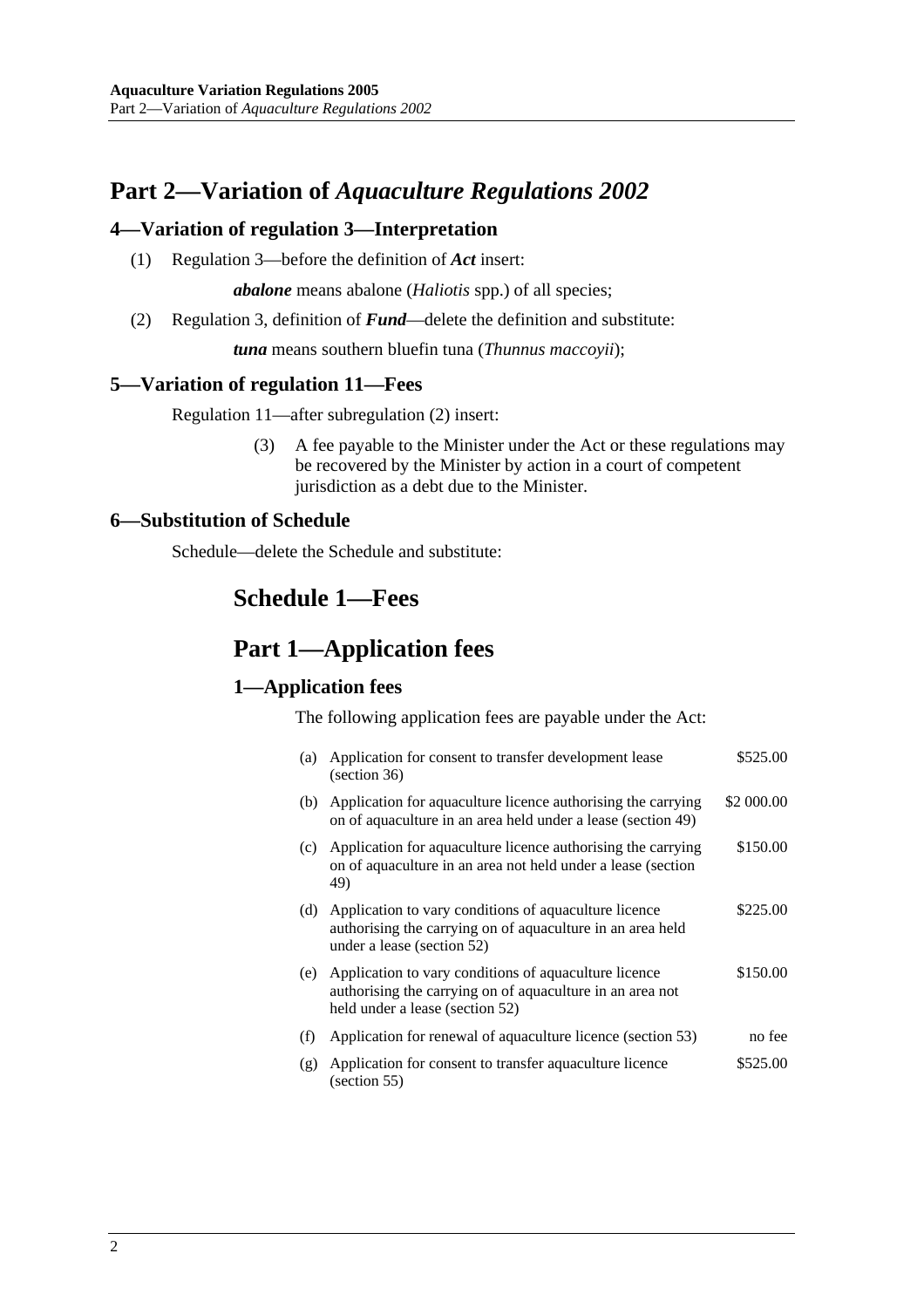# **Part 2—Periodic fees**

### **2—Preamble relating to new fee structure applicable from 1 July 2005**

From 1 July 2005, the periodic fees payable by aquaculture licence holders are payable each financial year (rather than each calendar year).

### **3—Proportion of periodic fee payable before grant of licence**

A person who applies for an aquaculture licence must, before the licence is granted, pay to the Minister a fee of an amount calculated by multiplying—

- (a) the periodic fee that would have been payable by the person had the person held the licence at the last date for payment of periodic fees; and
- (b) the proportion that the number of whole months between the grant of the licence and the next 30 June bears to 12 months.

#### **4—Transitional arrangements for period between 1 January 2005 and 30 June 2005**

- (1) An aquaculture licence holder authorised under the licence to carry on aquaculture in an area held under an aquaculture lease must, before the payment date fixed by the Minister by written notice given to the licence holder, pay to the Minister, in respect of the period between 1 January 2005 and 30 June 2005, a fee of the following amount:
	- (a) for a licence to farm tuna—the amount obtained by multiplying \$37.73 by the number of hectares in the licence area;
	- (b) for a licence to farm finfish other than tuna—the amount obtained by multiplying \$73.14 by the number of hectares in the licence area;
	- (c) for a licence to farm abalone—the amount obtained by multiplying \$69.27 by the number of hectares in the licence area;
	- (d) for a licence to farm molluscs other than abalone—the amount obtained by multiplying \$166.01 by the number of hectares in the licence area;
	- (e) for a licence to farm algae—the amount obtained by multiplying \$33.23 by the number of hectares in the licence area;
	- (f) for a licence authorising the storage of sea cages—the amount obtained by multiplying \$33.23 by the number of hectares in the licence area.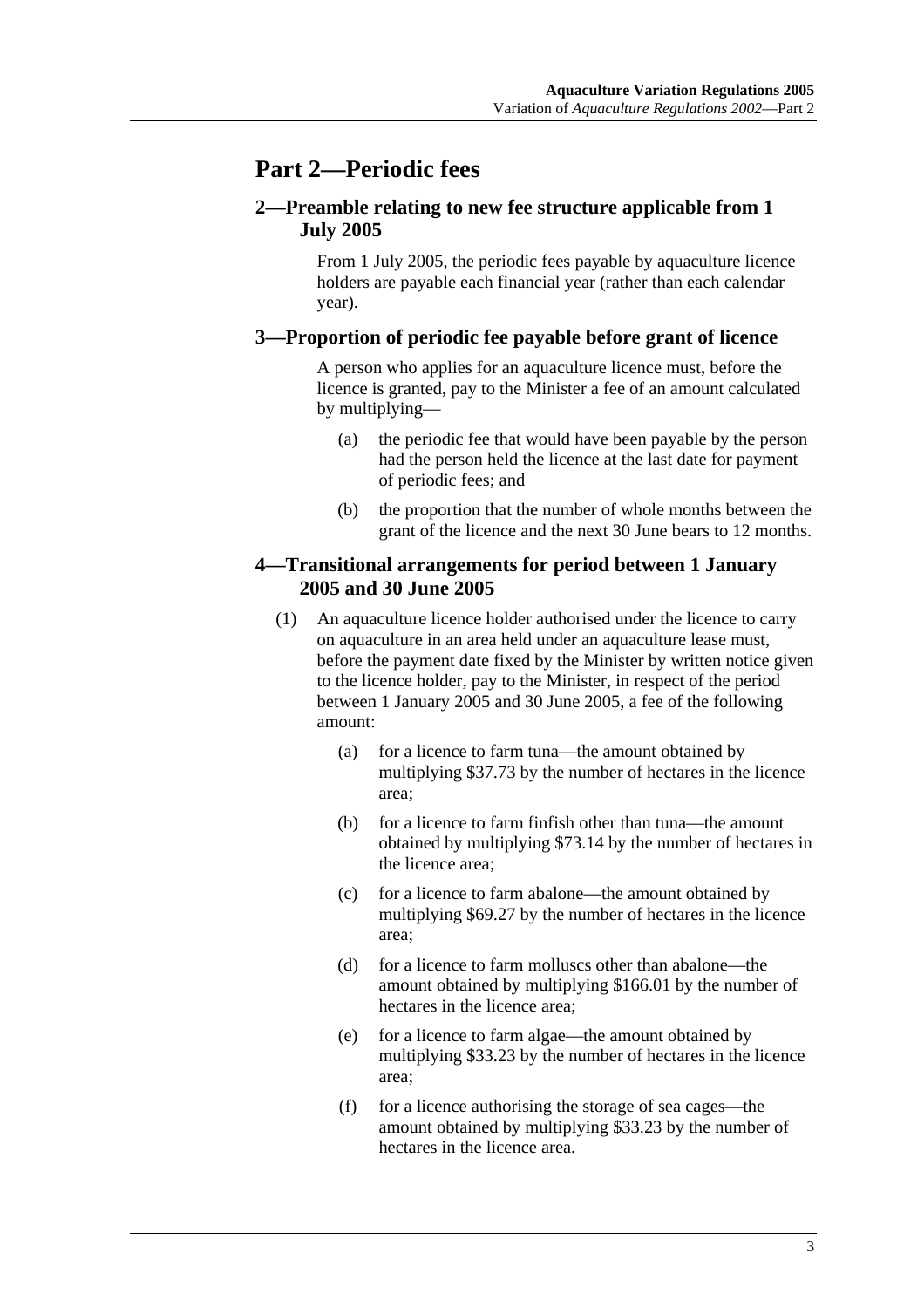- (2) If 2 or more licences are held in respect of the same area—
	- (a) the licence holder is only liable for 1 fee under subclause (1): and
	- (b) the fee payable is the higher or highest of the fees that would be payable under subclause (1) but for this subclause.
- (3) An aquaculture licence holder authorised under the licence to carry on aquaculture in an area not held under an aquaculture lease must, before the payment date fixed by the Minister by written notice given to the licence holder, pay to the Minister, in respect of the period between 1 January 2005 and 30 June 2005, a fee of the following amount:
	- (a) for an aquaculture licence classified by the Minister (by virtue of the low level of intensity of farming to be carried on under the licence) as a class A licence—\$92.92;
	- (b) for an aquaculture licence classified by the Minister (by virtue of the medium level of intensity of farming to be carried on under the licence) as a class B licence—\$115.36;
	- (c) for an aquaculture licence classified by the Minister (by virtue of the high level of intensity of farming to be carried on under the licence) as a class C licence—
		- (i) in the case of a licence designated by the Minister as being for a mobile farming arrangement— \$1 128.00;
		- (ii) in any other case—\$1 372.00.
- (4) In the case of an aquaculture licence granted on or after 1 January 2005 but before the payment date referred to in this regulation, the periodic fee payable by the licence holder under this regulation is reduced to an amount calculated by multiplying—
	- (a) the periodic fee that would be payable but for this subclause; and
	- (b) the proportion that the number of whole months between the grant of the licence and 30 June 2005 bears to 6 months.
- (5) If it is proposed to grant an aquaculture licence to a person on or after the payment date referred to in this regulation but before 1 July 2005, the person must (instead of paying a fee of an amount fixed by clause 3) pay to the Minister a fee of an amount calculated by multiplying—
	- (a) the periodic fee that would have been payable by the person under subclause (1) or (3) had the person held the licence at that payment date; and
	- (b) the proportion that the number of whole months between the grant of the licence and 30 June 2005 bears to 6 months.